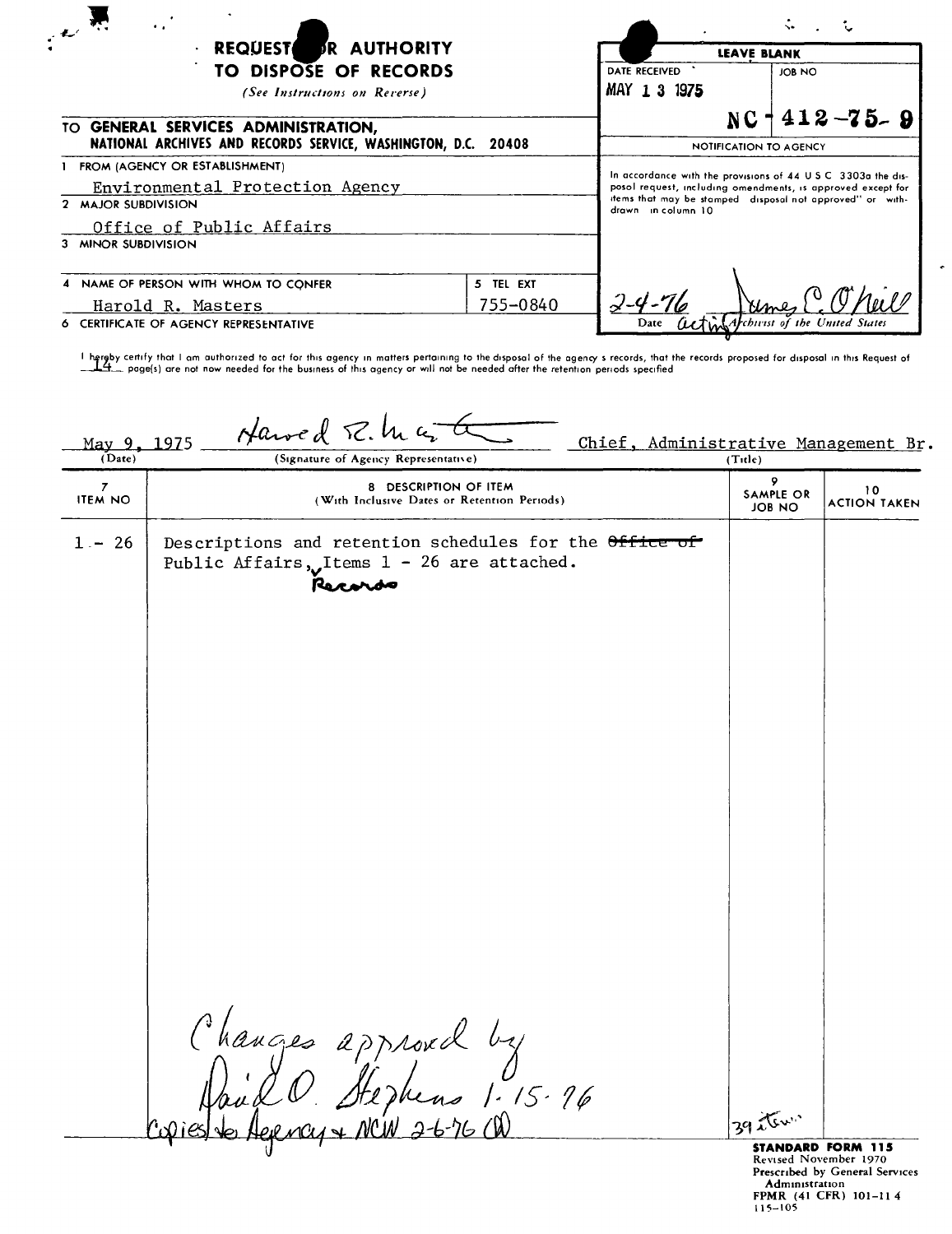|  | ENVIRONMENTAL PROTECTION AGENCY |
|--|---------------------------------|
|--|---------------------------------|

APPENDIX B RECORDS MANAGEMENT

 $\ddot{\cdot}$ 

 $\mathcal{L}^{\pm}$ 

RECORDS CONTROL SCHEDULES

## OFFICE OF PUBLIC AFFAIRS.

The records described below pertain to the public affairs aspect of the Agency's program, including relations with news media, community relations, public participation, and environmental education program.

**EXAMUAL** 

| Item | Name and Description<br>of Record/File                                                                                                                                       | Retention Period<br>and Disposition                                                                                                  |
|------|------------------------------------------------------------------------------------------------------------------------------------------------------------------------------|--------------------------------------------------------------------------------------------------------------------------------------|
| 1.   | Testimony (Statements) By EPA<br>Representatives Before The House<br>and Senate. Statements made by<br>EPA officials at hearings held by<br>members of the House and Senate. | Retention:<br>a. Record Copy. Permanent: Peto<br>$10$ years.<br>b. Distribution Copies.<br>Retain 7 years.<br>c. Information Copies. |
|      |                                                                                                                                                                              | As determined by user's partir /<br>reference needs. you.<br>Disposition:                                                            |
|      |                                                                                                                                                                              | a. Record Copy. Break file<br>after presentation. Keep<br>in office for 10 years, then<br>offer to the National<br>Archives.destury. |
|      |                                                                                                                                                                              | b. Distribution Copies.<br>Break file at end of year.<br>Keep in office for 7 years,<br>then destroy.                                |
|      |                                                                                                                                                                              | Information Copies.<br>$\mathbf{c}$ .<br>Destroy when no longer used / year<br>merded.                                               |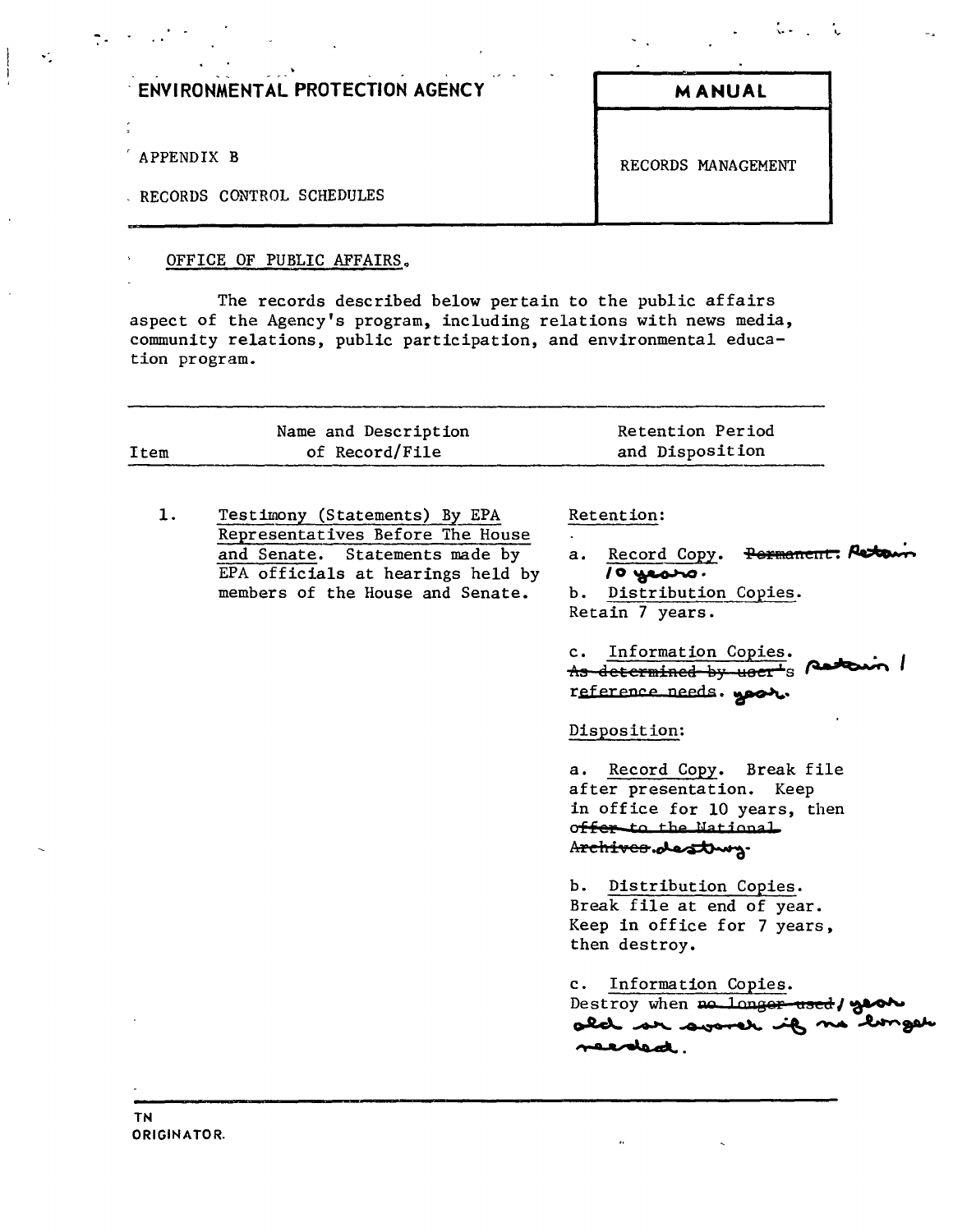| MANUAL<br>--       | APPENDIX B                |
|--------------------|---------------------------|
| RECORDS MANAGEMENT | RECORDS CONTROL SCHEDULES |
|                    |                           |

| Item | Name and Description<br>of Record/File | Retention Period<br>and Dispo <b>si</b> tion |
|------|----------------------------------------|----------------------------------------------|
|      |                                        |                                              |

 $2.$ Speeches and Journal Articles by EPA Administrator or Staff. Speeches prepared for delivery at Civic functions and professional conferences and meetings. Articles prepared for publication in professional magazines or journals.

 $\sigma_{\rm{max}}=0.01$  and

k.

## Retention:

Record Copy. Permanent.  $a.$ 

b. Distribution Copies. Retain 7 years.

c. Information Copies. As determined by user's reference needs. Retown I year.

 $\mathcal{L} = \mathcal{L} \times \mathcal{L}$ 

#### Disposition:

a. Record Copy. Break file after presentation. Keep in office for 10 years, then offer to the National Archives and Percerel Service  $(NRRS)$ 

b. Distribution Copies. Break file at end of year. Keep in office for 7 years, then destroy.

c. Information Copies. Destroy when no longer used I good ala or sware up no langer Retention: Permanent.

Disposition: Break file at end of year. Keep in office for 3 years, then transfer

 $3.$ Original Weekly Briefing Book (News Clips) - Binders. A weekly collection of original news clips from a cross section of U.S. newspapers and magazines outside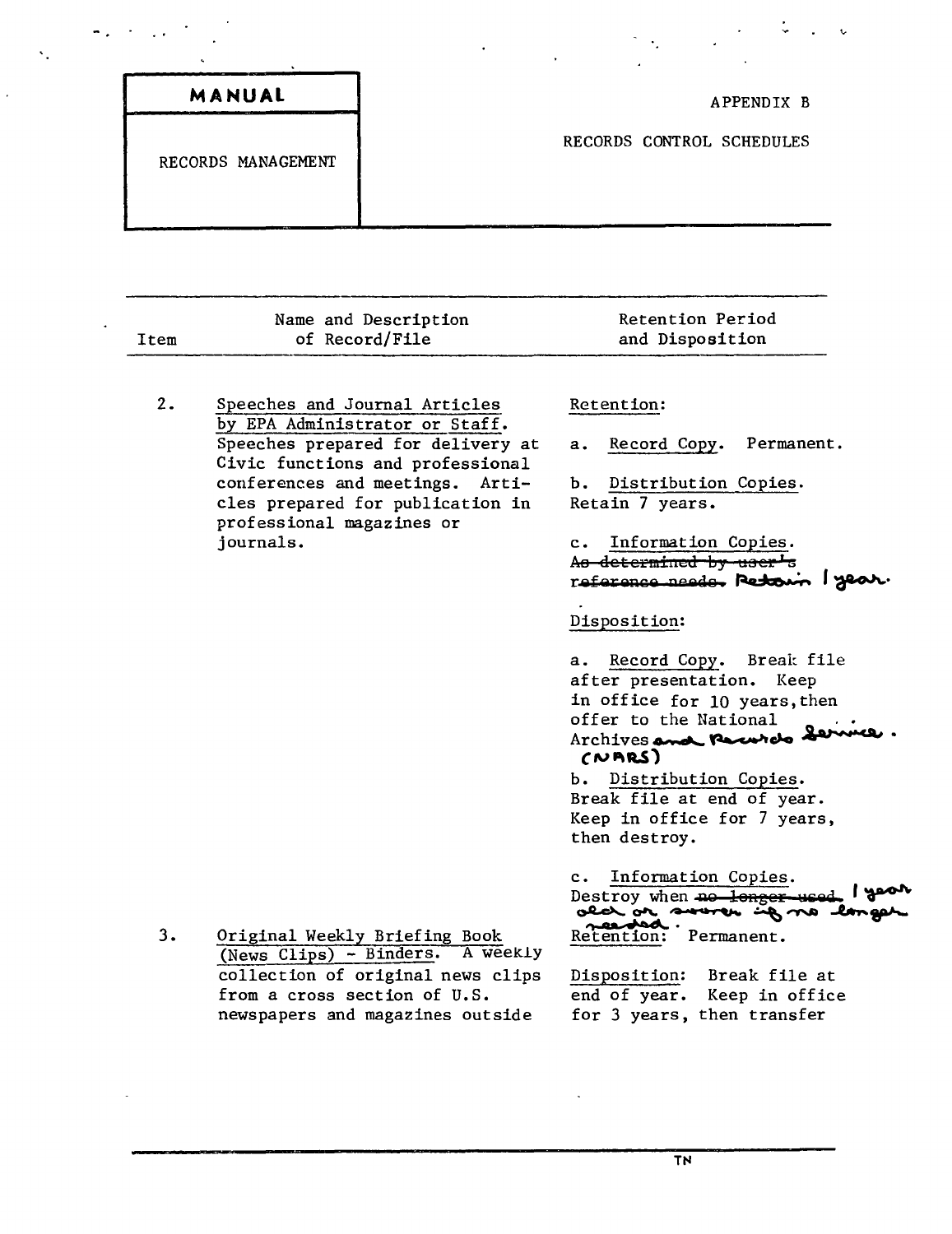| APPENDIX B                | MANUAL             |
|---------------------------|--------------------|
| RECORDS CONTROL SCHEDULES | RECORDS MANAGEMENT |

| Item | Name and Description<br>of Record/File                                                                                                                                                                                            | Retention Period<br>and Disposition                                                                                                                                                                                                                                                                                                                    |
|------|-----------------------------------------------------------------------------------------------------------------------------------------------------------------------------------------------------------------------------------|--------------------------------------------------------------------------------------------------------------------------------------------------------------------------------------------------------------------------------------------------------------------------------------------------------------------------------------------------------|
|      | the D.C. area. Publications<br>include the Arizona Republic,<br>Indianapolis Star, Boston Herald<br>American, Houston Post, Denver<br>Post, Cincinnati Enquirer, Port-<br>land Press, New York News,<br>Fortune, The Nation, etc. | to the Federal Records Cen-<br>ter. Keep in FRC for 20<br>years, then offer to the<br>National Archives, NARS                                                                                                                                                                                                                                          |
| 4.   | Weekly Briefing Book (News Clips)<br>- The Greenbook. A green paper<br>reproduction of the news clips<br>assembled in the Original Weekly<br>Briefing Book - Binders.                                                             | Retention:<br>a. Record Copy.<br>Retain<br>2 years.<br>b.<br>Information Copies.<br>As determined by user's ne<br>Retain I yest.<br>Disposition:<br>a. Record Copy. Break file<br>at end of year. Keep in<br>office for 2 years, then<br>destroy.<br>Information Copies.<br>ъ.<br>Destroy when no longer used / year<br>old or soorer if no<br>reeded. |

 $\ddot{\phantom{0}}$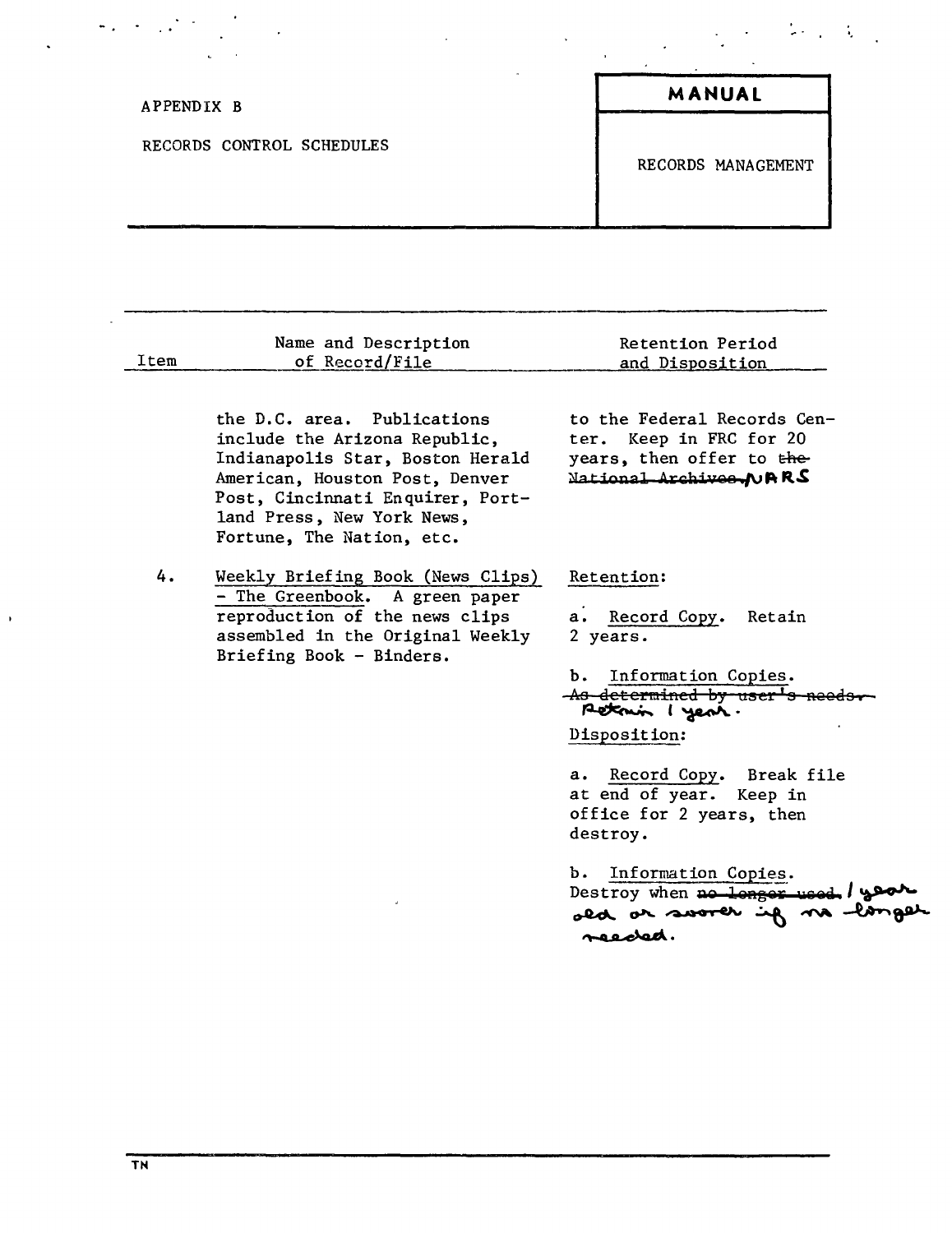| MANUAL             |
|--------------------|
|                    |
| RECORDS MANAGEMENT |
|                    |

|      | Name and Description | <b>Retention Period</b> |
|------|----------------------|-------------------------|
| Item | of Record/File       | and Disposition         |
|      |                      |                         |

- 5. Original Selected Daily News Clips - Binders. A daily collection of original news clips from four daily papers - the Washington Post, New York Times, Washington Star-News, and the Wall Street Journal. These news clips do not appear in the Weekly Briefing Book.
- 6. Selected Daily News Clips -Reproductions. A reproduction of the news clips assembled in the Original Selected Daily News Clips - Binders.

Retention: Permanent.

Disposition: Break file at end of year. Keep in office for 3 years, then transfer to the Federal Records Center. Keep in FRC for 20 years, then offer to the  $R$ <del>*National Archives.</del> N <code>ARS</code> .</del>* 

#### Retention:

a. Record Copy. Retain 2 years.

b. Information Copies. **,\8 QilltermiR8Q bJT 11Ser ' 0** R9Qd~ Petarin | yest. Disposition:

a. Record Copy. Break file at end of year. Keep in office for 2 years, then destroy.

b. Information Copies. Destroy when  $\overline{+e}$  onger used  $\overline{+e}$ old or sworth if no longer  $\tau$ eeobed.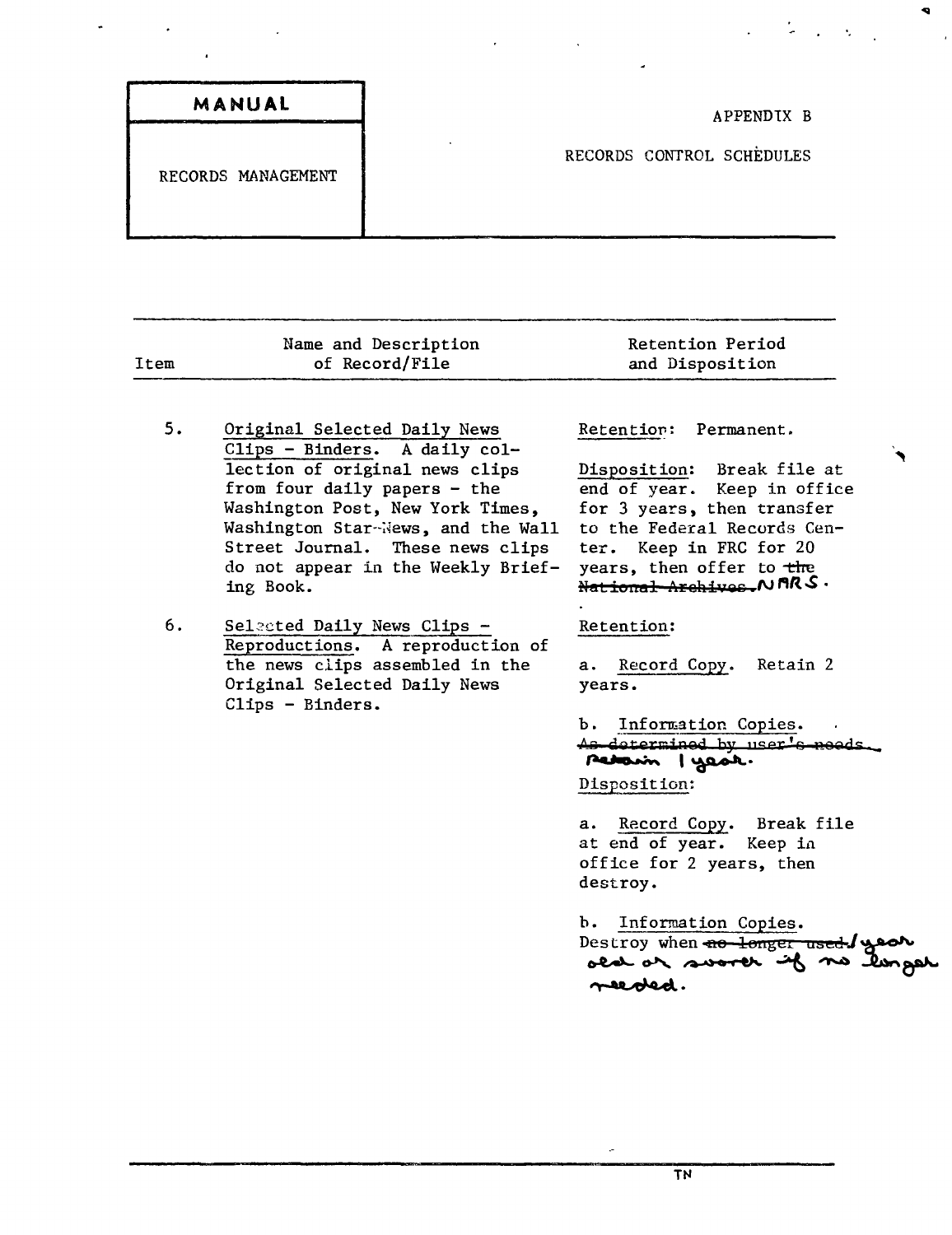| v                        | <b>M.NUAL</b>      |
|--------------------------|--------------------|
| APPENDIX B               |                    |
| RECORS CONTROL SCHEDULES | RECORDS MANAGEMENT |
|                          |                    |

|      | Name and Description | Retention Period |
|------|----------------------|------------------|
| Item | of Record/File       | and Disposition  |

7. Documerica - Slides, Hicrofiche, and Photos. Photographs of the American scene. A pictorial rendering of environmental conditions throughout the Country. Object of collection is to provide a basis for future comparison. Records consist of original 2 X 2 color slides, color images on microfiche, duplicate 2 X 2 slides, and black and white 8 X 10 photos. About 200 microfiche (quantity to increase in time), each containing 60 images, are maintained in an electronic retrieval system.

#### Retention:

a. Record Copy. (Microfiche, index and 2 X 2 original slides) Permanent.

','

b. Information, Work, and Security Copies. As determined by reference, work and security needs.

#### Disposition.

a. Record CODy. Break file upon completion of project and offer to the National Archives.

b. Information, Work, and Security Copies. Destroy when no longer used.

Retention: Permanent.

Disposition: Break file upon completion of project. Keep in office 5 years. Combine with Slides, Microfiche, and Photos and transfer to *FRQ)* Offer to NARS when 20 years old.

8. Photographers Biography and Grant Folder - Documerica. Documentation related to photographers participation in the Documerica Program. Records consist of solicitations, proposals, suggestions, biographical<sup>1</sup> sketches, task orders or contracts, invoices, list of titles of photos, correspondence, etc.

TN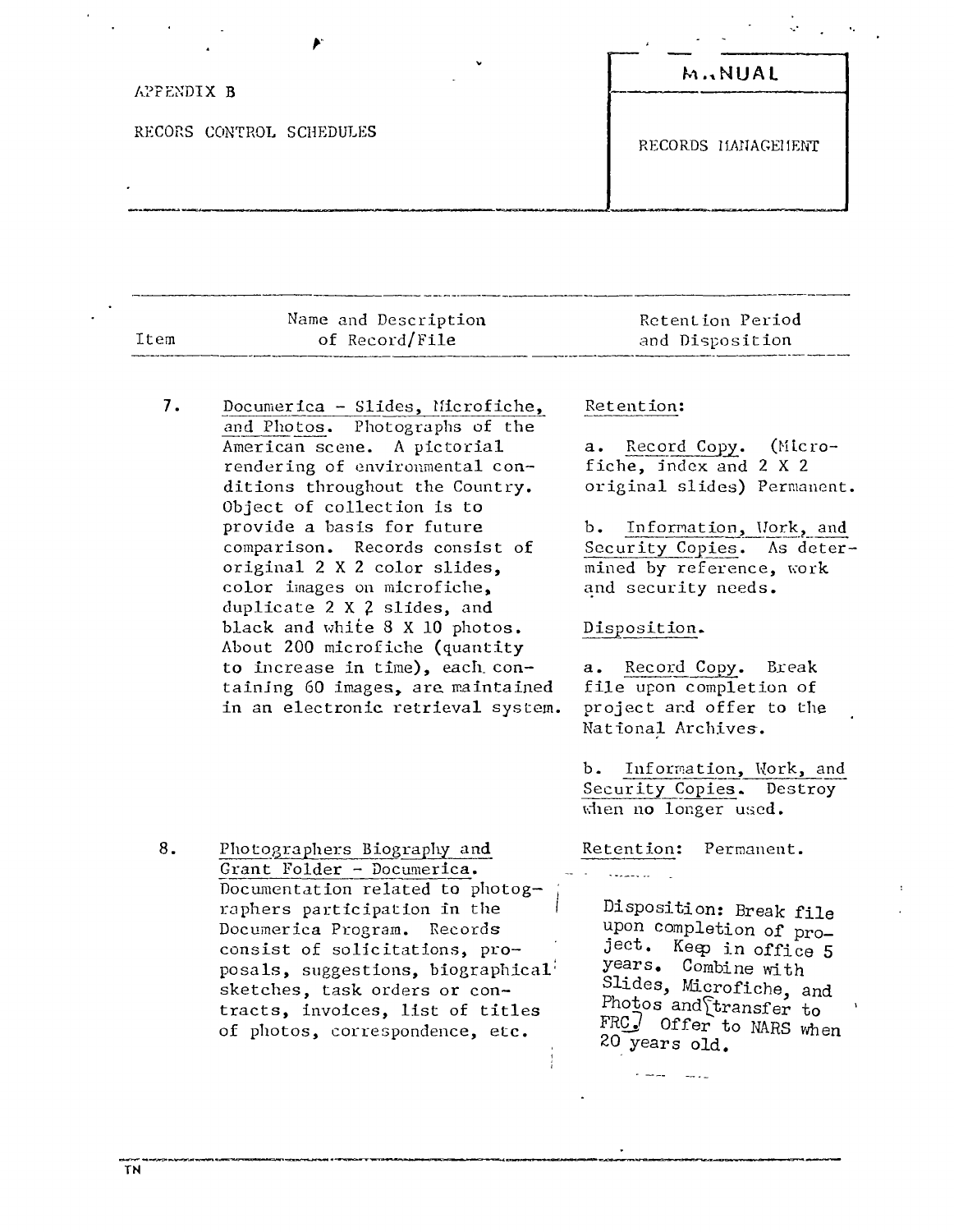| APPENDIX B               | MANUAL             |  |
|--------------------------|--------------------|--|
| RECORS CONTROL SCHEDULES | RECORDS MANAGEMENT |  |

| Item | Name and Description<br>of Record/File                                                                | Reténtion Period<br>and Disposition                                                                    |
|------|-------------------------------------------------------------------------------------------------------|--------------------------------------------------------------------------------------------------------|
|      |                                                                                                       |                                                                                                        |
| 7.   | Documerica - Slides, Microfiche,<br>and Photos. Photographs of the                                    | Retention:                                                                                             |
|      | American scene. A pictorial<br>rendering of environmental con-                                        | a. Record Copy. (Micro-<br>fiche, index and 2 X 2                                                      |
|      | ditions throughout the Country.<br>Object of collection is to                                         | original slides) Permanent.                                                                            |
|      | provide a basis for future<br>comparison. Records consist of                                          | Information, Work, and<br>Ъ.<br>Security Copies. As deter-                                             |
|      | original 2 X 2 color slides,                                                                          | mined by reference, work                                                                               |
|      | color images on microfiche,<br>duplicate 2 X 2 slides, and                                            | and security needs.                                                                                    |
|      | black and white $8 \times 10$ photos.                                                                 | Disposition.                                                                                           |
|      | About 200 microfich (quantity<br>to increase in time), each con-<br>taining 60 images, are maintained | Record Copy.<br><b>Break</b><br>а.                                                                     |
|      | in an electronic retrieval system.                                                                    | file upon completion of a grown<br>project and offer to the                                            |
|      |                                                                                                       | Hational Archives NARS                                                                                 |
|      |                                                                                                       | Information, Work, and<br>b.<br>Security Copies. Destroy<br>when no longer used.                       |
| 8.   | Photographers Biography and                                                                           | Retention:<br>Permanent.                                                                               |
|      | Grant Folder - Documerica.<br>Documentation related to photog-                                        | Disposition: O Break file                                                                              |
|      | raphers participation in the<br>Documerica Program. Records                                           | upon completion of pro-<br>ject. <del>Combine with Slides, Meep</del>                                  |
|      | consist of solicitations, pro-                                                                        |                                                                                                        |
|      | posals, suggestions, biographical<br>sketches, task orders or con-                                    | Microfiche, and Photos of fine 5 years<br>when making offer to offer to<br>Archives MARS when 20 years |
|      | tracts, invoices, list of titles                                                                      |                                                                                                        |

Ñ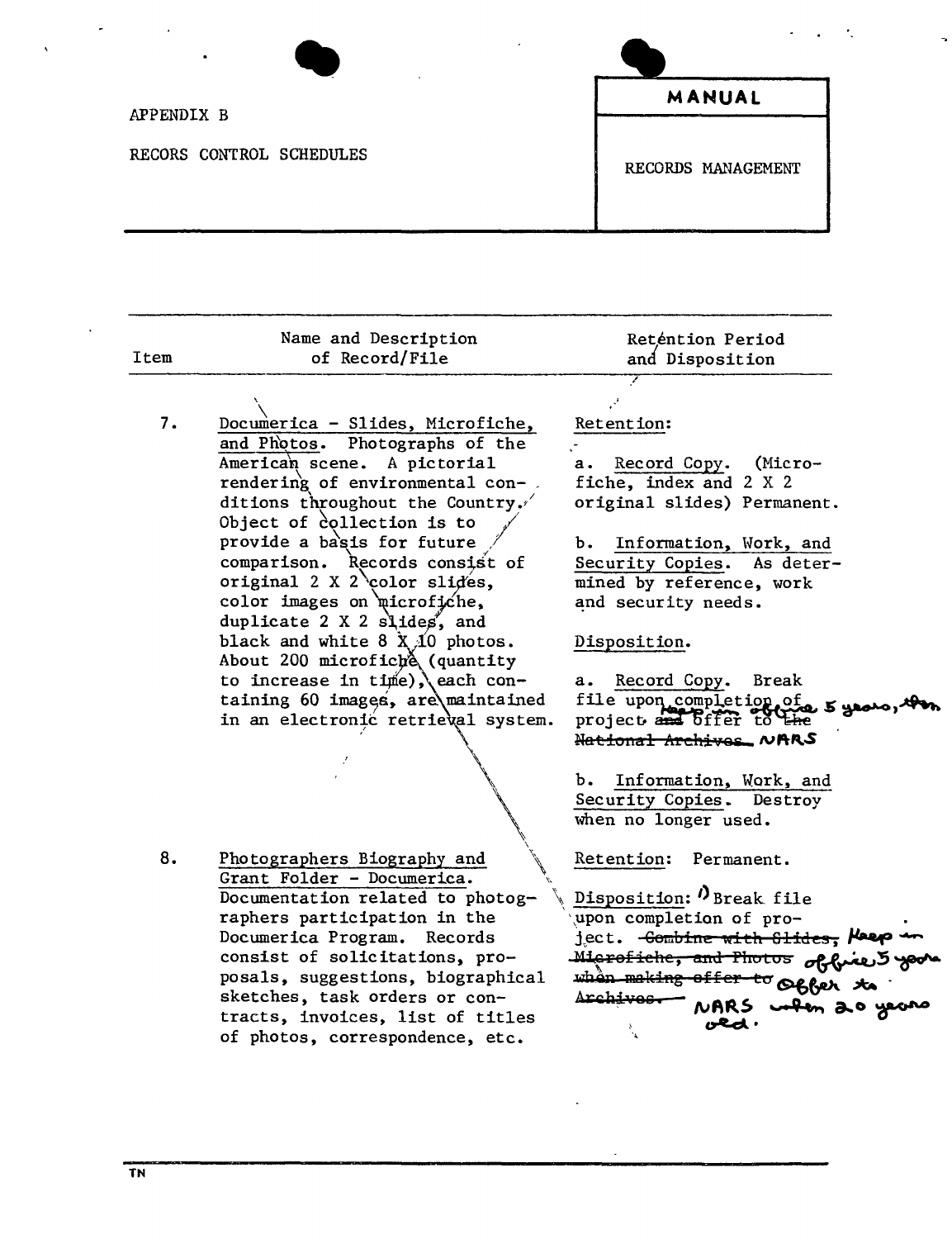| MANUAL             |
|--------------------|
| RECORDS MANAGEMENT |
|                    |

| Item | Name and Description<br>of Record/File                                                                                                                                                                                                                                                                                                                                                                                                | Retention Period<br>and Disposition                                                                                                                                                                                                                     |
|------|---------------------------------------------------------------------------------------------------------------------------------------------------------------------------------------------------------------------------------------------------------------------------------------------------------------------------------------------------------------------------------------------------------------------------------------|---------------------------------------------------------------------------------------------------------------------------------------------------------------------------------------------------------------------------------------------------------|
|      |                                                                                                                                                                                                                                                                                                                                                                                                                                       |                                                                                                                                                                                                                                                         |
| 9.   | Documerica Program File. Back-<br>ground and historical data re-<br>lated to Documerica Program.<br>Records consist of Program start-<br>up plans, guidelines for photog-                                                                                                                                                                                                                                                             | Retention:<br>Permanent.<br>Disposition:<br>Break file<br>upon completion of<br>project then offer to the                                                                                                                                               |
|      | raphers, conditions of release,<br>regional program, project outline.                                                                                                                                                                                                                                                                                                                                                                 | National Archives.                                                                                                                                                                                                                                      |
| 10.  | Public Affairs Job Folders.<br>Documentation pertains to the<br>assistance provided program                                                                                                                                                                                                                                                                                                                                           | Retain 10 years<br>Retention:<br>after completion of job.                                                                                                                                                                                               |
|      | groups in the areas of public<br>affairs and relations.<br>Records<br>consist of job statements, pro-<br>posals, procurement requests,<br>internal memos, outlines for<br>conferences and handbooks,<br>activity reports, etc.                                                                                                                                                                                                        | Disposition: Break file<br>upon completion or termination<br>Keep in office for 10 years,<br>then destroy.                                                                                                                                              |
| 11.  | Water Quality Information<br>Exchange and Awareness Program<br>File concerns the develop-<br><b>File.</b><br>ment of program to make the public<br>aware of the dangers of water<br>pollution and the need for conser-<br>vation and quality control. Pro-<br>gram worked through the Jaycees<br>(Junior Chamber of Commerce).<br>Records consist of program<br>statements, award justifications,<br>leaders workshop outlines, invi- | Retention: Retain 10 years<br>after completion of program.<br>Disposition: Break file<br>upon completion of pro-<br>Keep in office for 1<br>gram.<br>year, then transfer to the<br>Federal Records Center.<br>Keep in FRC for 9 years,<br>then destroy. |

tations to participate in program, letters of acceptance, contracts,

etc.

 $\sigma_{\rm{max}}=0.1$ 

 $\ddot{\phantom{0}}$ 

 $\ddot{\phantom{a}}$ 

 $\Delta$ 

 $\epsilon$ 

 $\hat{\mathbf{r}}$ 

ă.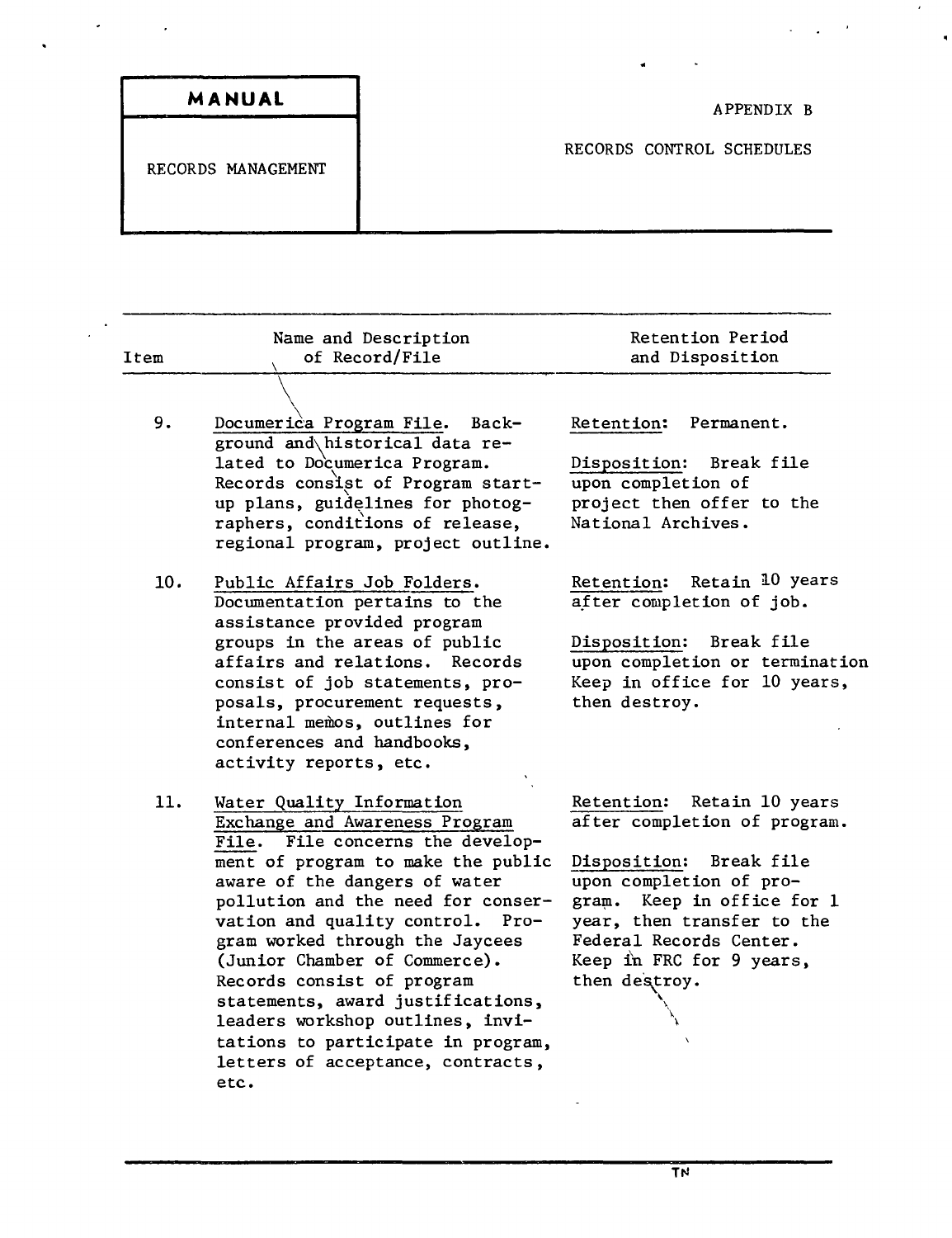|                    | $\overline{\phantom{a}}$<br>٠ |
|--------------------|-------------------------------|
| MANUAL             | APPENDIX B                    |
| RECORDS MANAGEMENT | RECORDS CONTROL SCHEDULES     |
|                    |                               |

| Item | Name and Description<br>of Record/File                                                                                                                                                                                                                                                                                                                                                                                                                                                                                | Retention Period<br>and Disposition                                                                                                                                                                                                                                                     |
|------|-----------------------------------------------------------------------------------------------------------------------------------------------------------------------------------------------------------------------------------------------------------------------------------------------------------------------------------------------------------------------------------------------------------------------------------------------------------------------------------------------------------------------|-----------------------------------------------------------------------------------------------------------------------------------------------------------------------------------------------------------------------------------------------------------------------------------------|
| 9.   | Documerica Program File. Back-<br>ground and historical data re-<br>lated to Documerica Program.<br>Records consist of Program start-<br>up plans, guidelines for photog-<br>raphers, conditions of release,<br>regional program, project outline.                                                                                                                                                                                                                                                                    | Retention:<br>Permanent.<br>Disposition: Break file<br>upon completion of pro-<br>ject. Keep in office 5<br>Combine with<br>years.<br>Slides, Microfiche,<br>Photos, and Photogra-<br>phers Biography and<br>Grant Folder and trans-<br>fer to FRC. Offer to<br>NARS when 20 years old. |
|      | Public Affairs Job Folders.<br>10.<br>Documentation pertains to the<br>assistance provided program<br>groups in the areas of public<br>affairs and relations. Records<br>consist of job statements, pro-<br>posals, procurement requests,<br>internal memos, outlines for<br>conferences and handbooks,<br>activity reports, etc.                                                                                                                                                                                     | Retain 10 years<br>Retention:<br>after completion of job.<br>Break file<br>Disposition:<br>upon completion or termination.<br>Keep in office for 10 years,<br>then destroy.                                                                                                             |
|      | Water Quality Information<br>11.<br>Exchange and Awareness Program<br>File. File concerns the develop-<br>ment of program to make the public<br>aware of the dangers of water<br>pollution and the need for conser-<br>vation and quality control. Pro-<br>gram worked through the Jaycees<br>(Junior Chamber of Commerce).<br>Records consist of program<br>statements, award justifications,<br>leaders workshop outlines, invi-<br>tations to participate in program,<br>letters of acceptance, contracts,<br>etc. | Retention: Retain 20 years<br>after completion of program.<br>Disposition: Break file<br>upon completion of pro-<br>gram. Keep in office for "1<br>years then transfor to the<br>Federal Records Center.<br>Keep in FRG for 9 years,<br>then destroy.<br>                               |

 $\frac{1}{\sqrt{2}}$ 

 $\mathbf{I}% _{0}\left( \mathbf{I}_{1}\right)$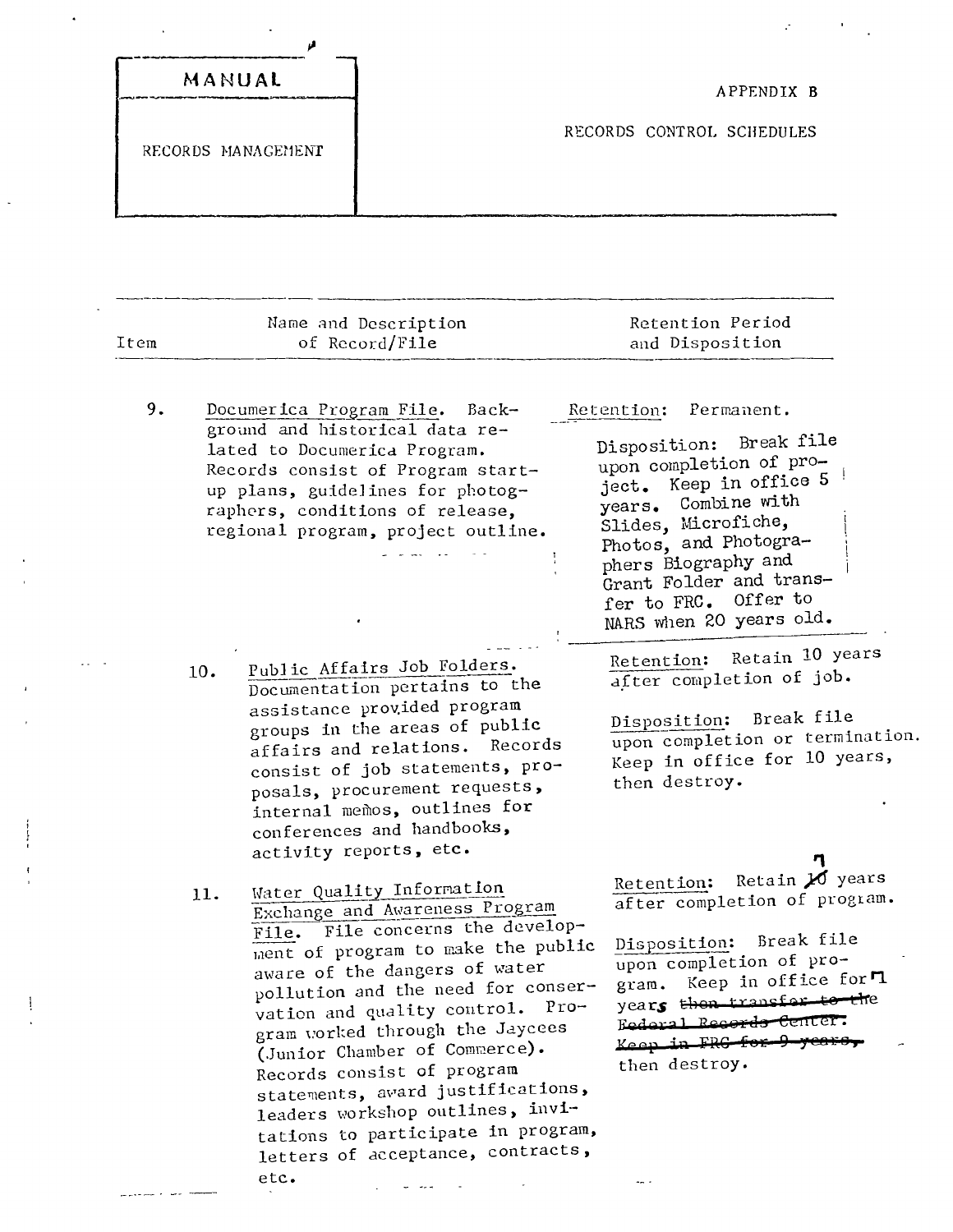| APPENDIX B                | MANUAL             |  |
|---------------------------|--------------------|--|
| RECORDS CONTROL SCHEDULES | RECORDS MANAGEMENT |  |
|                           |                    |  |

|      | Name and Description                                                                                                                                                | Retention Period                                                                                                                                                                                                                                                                                                                                                                                                                                    |
|------|---------------------------------------------------------------------------------------------------------------------------------------------------------------------|-----------------------------------------------------------------------------------------------------------------------------------------------------------------------------------------------------------------------------------------------------------------------------------------------------------------------------------------------------------------------------------------------------------------------------------------------------|
| Item | of Record/File                                                                                                                                                      | and Disposition                                                                                                                                                                                                                                                                                                                                                                                                                                     |
|      |                                                                                                                                                                     |                                                                                                                                                                                                                                                                                                                                                                                                                                                     |
| 12.  | "Environmental News" (Folders).<br>The official press release media<br>for EPA. Records consist of<br>drafts of releases, comments,<br>approvals, and printed copy. | Retention:<br>Record Copy. (Public<br>$\mathbf{a}$ .<br>Affairs) Permanent.<br>ъ.<br>Distribution Copies.<br>Retain 3 years.<br>Information Copies. As<br>$\mathbf{c}$ .<br>determined by user's needs. Reto<br>$1$ year.<br>Disposition:<br>a. Record Copy. Break file<br>at end of 3 years. Keep<br>in office for 1 year, then<br>transfer to the Federal<br>Records Center. Keep in FRC<br>for 20 years, then offer to<br>the National Archives. |
|      |                                                                                                                                                                     |                                                                                                                                                                                                                                                                                                                                                                                                                                                     |
|      |                                                                                                                                                                     | b. Distribution Copies.<br>Break file at end of year.                                                                                                                                                                                                                                                                                                                                                                                               |
|      |                                                                                                                                                                     | Keep in office for 3                                                                                                                                                                                                                                                                                                                                                                                                                                |
|      |                                                                                                                                                                     | years, then destroy.                                                                                                                                                                                                                                                                                                                                                                                                                                |
|      |                                                                                                                                                                     | Information Copies.<br>c.<br>Destroy when no longer used / year<br>ald at sooner if no longer<br>readed.                                                                                                                                                                                                                                                                                                                                            |
|      |                                                                                                                                                                     |                                                                                                                                                                                                                                                                                                                                                                                                                                                     |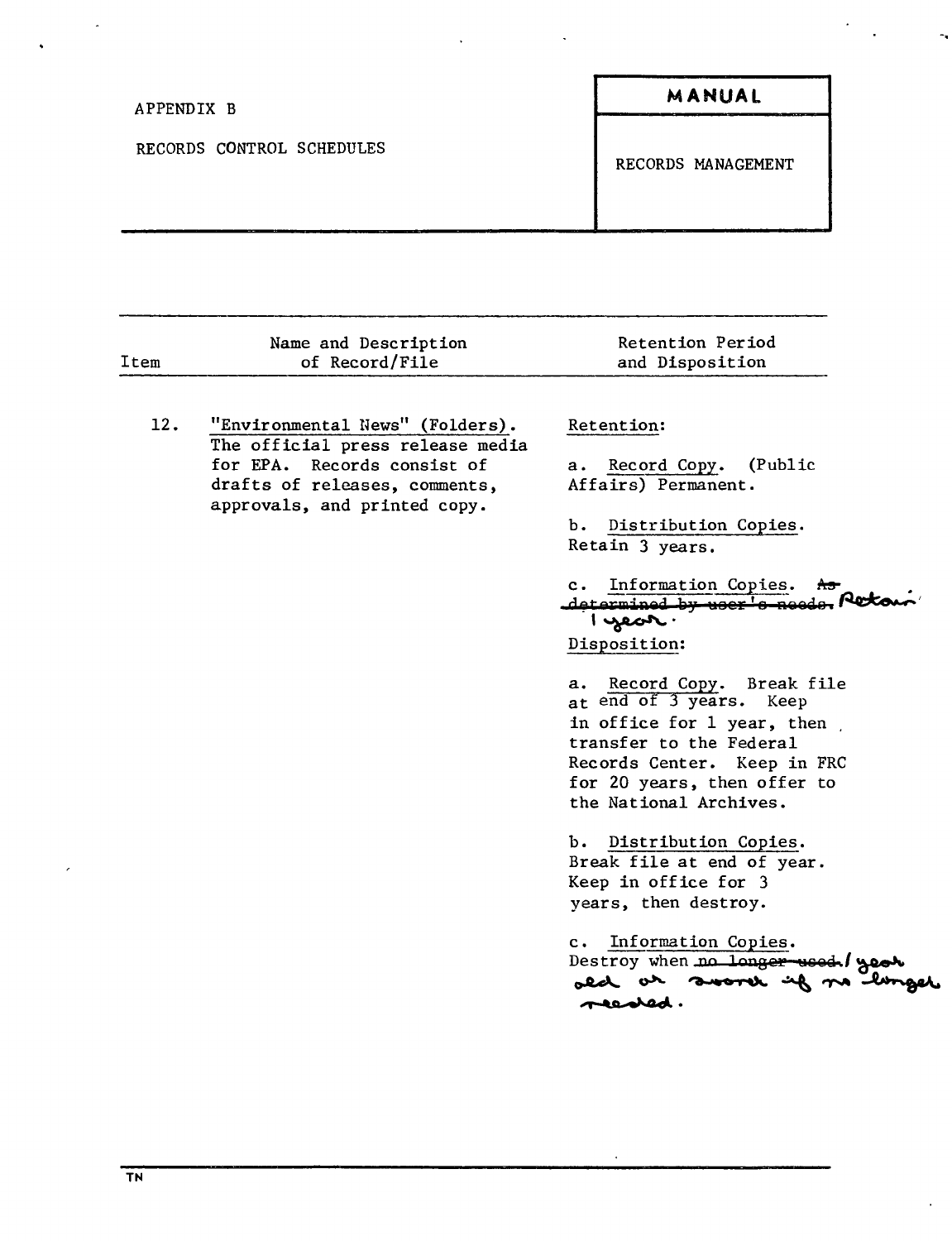| MANUAL<br>--       | APPENDIX B                |
|--------------------|---------------------------|
| RECORDS MANAGEMENT | RECORDS CONTROL SCHEDULES |
|                    |                           |

 $\mathcal{F}_{\mathcal{A}}$ 

 $\sim 10^{-1}$ 

| Item | Name and Description<br>of Record/File                                                                                                                                                                                                                                                                                   | Retention Period<br>and Disposition                                                                                                                                                                                              |
|------|--------------------------------------------------------------------------------------------------------------------------------------------------------------------------------------------------------------------------------------------------------------------------------------------------------------------------|----------------------------------------------------------------------------------------------------------------------------------------------------------------------------------------------------------------------------------|
| 13.  | "Environmental Facts" (Folders).<br>Generally a single page publi-<br>cation providing concise informa-<br>tive statements about an EPA<br>program, element of a program,<br>or some environmental event.<br>Records consist of drafts, com-<br>ments, approvals, and printed<br>copy.                                   | Retention: Retain 3 years<br>after completion of job.<br>Disposition: Break file<br>upon completion or termina-<br>tion. Keep in office for<br>3 years, then destroy.                                                            |
| 14.  | Press Conference Folders. Con-<br>tains documentation relating to<br>the arrangement, conduct, and<br>result of EPA press conferences.<br>Records consist of arrangements<br>and preparation notes, statements<br>by EPA representative, background<br>papers, press releases, reports,<br>news clips, transcripts, etc. | Retention:<br>Permanent.<br>Disposition: Break file<br>at end of year. Keep in<br>office for 3 years, then<br>transfer to the Federal<br>Records Center. Keep in<br>FRC for 20 years, then<br>offer to the National<br>Archives. |
|      |                                                                                                                                                                                                                                                                                                                          | Remove and destroy dupli-<br>cate transcripts prior to<br>making FRC shipment.                                                                                                                                                   |
| 15.  | Speakers Invitation File. Invi-<br>tations by professional, civic.<br>religious, and academic organiza-<br>tion to address a gathering.<br>Records consist of invitations                                                                                                                                                | Retention:<br>Retain 18 years.<br>Disposition:<br>Break file<br>at end of year <sub><sup>4</sup></sub> Keep in<br>office for $J$ years, then                                                                                     |

to speak, review of invitations and situation, letters of acceptance or rejection, copies of program, and background notes on

organization.

 $\omega$ 

 $\mathbf{j}$  $\ddot{\cdot}$ 

 $\mathbf{r}$ 

 $\ddot{\phantom{a}}$ 

**TN**

destroy.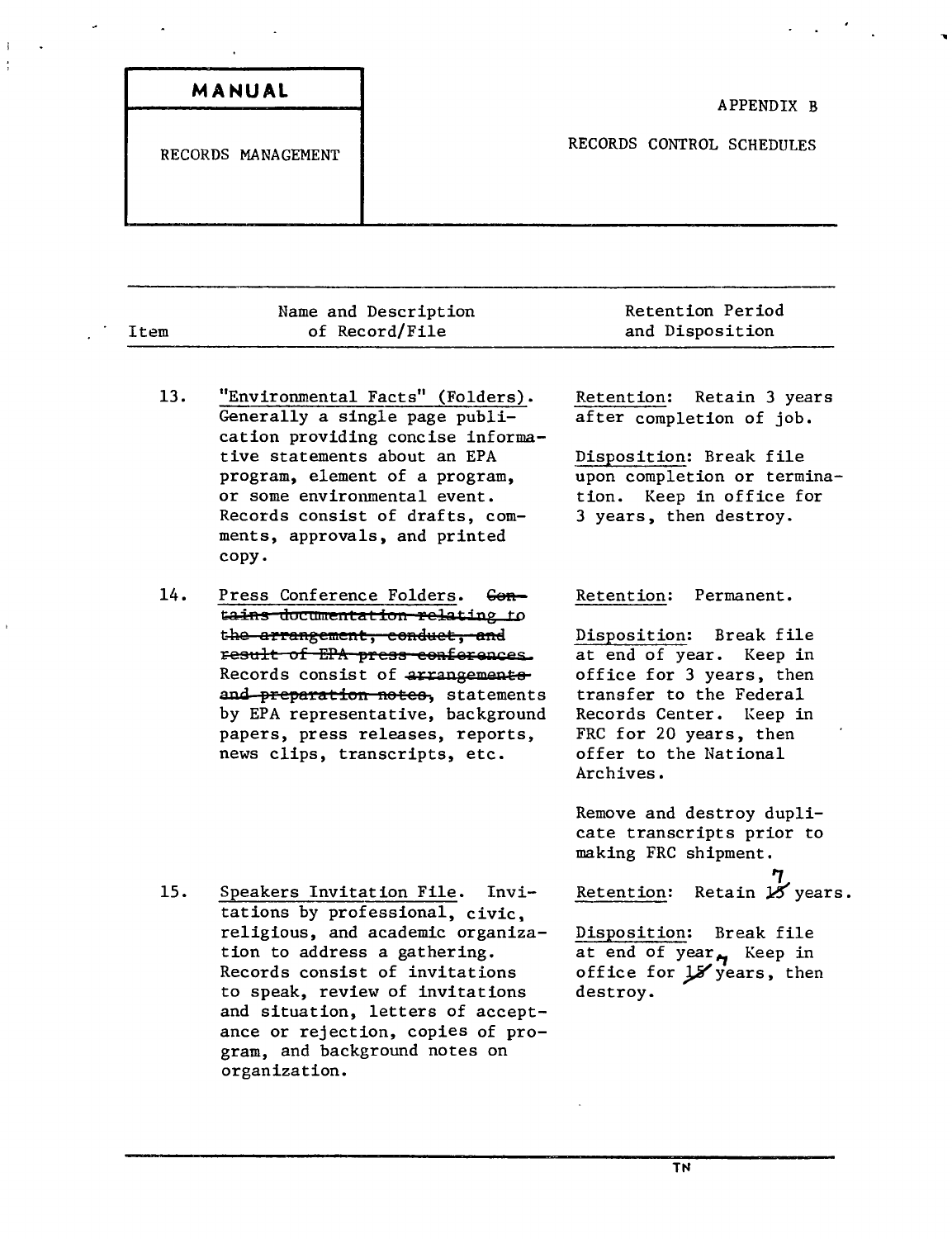| $\blacksquare$<br>$\sim$  |                    |
|---------------------------|--------------------|
| APPENDIX B                | MANUAL             |
| RECORDS CONTROL SCHEDULES | RECORDS MANAGEMENT |

| Item | Name and Description<br>of Record/File                                                                                                                                                                                                                                                                                                                                                                                                                                                                                        | Retention Period<br>and Disposition                                                                                                                                                                                                                          |
|------|-------------------------------------------------------------------------------------------------------------------------------------------------------------------------------------------------------------------------------------------------------------------------------------------------------------------------------------------------------------------------------------------------------------------------------------------------------------------------------------------------------------------------------|--------------------------------------------------------------------------------------------------------------------------------------------------------------------------------------------------------------------------------------------------------------|
| 16.  | EPA Speakers Biographical Folders.<br>Background data on EPA speakers.<br>Records consist of biographical<br>sketches, photographs, internal<br>notes.                                                                                                                                                                                                                                                                                                                                                                        | Retain 1 year<br><b>Retention:</b><br>after termination or trans-<br>fer of speaker.<br>Disposition:<br>Break file<br>upon termination or<br>transfer of speaker. Keep                                                                                       |
|      |                                                                                                                                                                                                                                                                                                                                                                                                                                                                                                                               | in office for 1 year, then<br>destroy.                                                                                                                                                                                                                       |
| 17.  | Presidential Environment Merit<br>Awards Program (PEMAP) File.<br>Documentation related to a pro-<br>gram established to honor students<br>(primary and secondary levels) and<br>youth groups (Boy Scouts) who<br>commit themselves to constructive<br>environmental service. Records<br>consist of copies of Government<br>and commercial publications,<br>newsletters, Regional promotion<br>plans, congressional hearing<br>reports, review of accomplish-<br>ments, Executive Orders, and data<br>on history of programs. | Retention: Permanent.<br>Disposition:<br>Break file<br>upon completion or termi-<br>nation of program. Keep in<br>office for 1 year, then<br>transfer to the Federal<br>Records Center. Keep in FRC<br>for 20 years, then offer to<br>the National Archives. |
| 18.  | PEMAP Inquiries - Correspondence.<br>Request from citizens and schools<br>for publications, information, and<br>promotional material.                                                                                                                                                                                                                                                                                                                                                                                         | Retention:<br>Retain 1 year.<br>Disposition:<br>Break file<br>at end of year. Keep in<br>office for 1 year, then<br>destroy.                                                                                                                                 |

 $\ddot{\phantom{0}}$ 

l,

 $\overline{1}$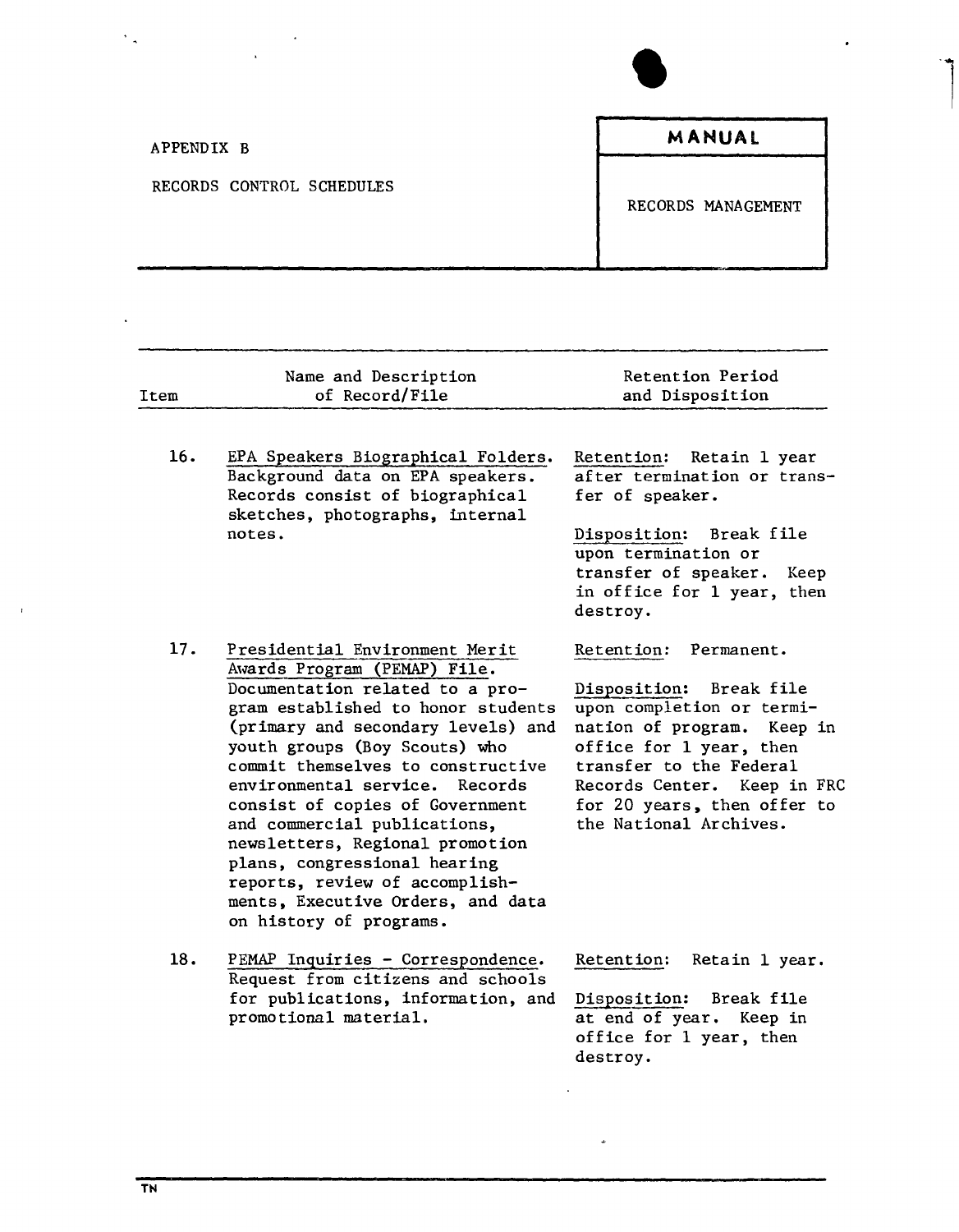| MANUAL             |                           |
|--------------------|---------------------------|
|                    | APPENDIX B                |
| RECORDS MANAGEMENT | RECORDS CONTROL SCHEDULES |
|                    |                           |
|                    |                           |

 $\mathcal{L}_{\mathcal{A}}$ 

 $\hat{\boldsymbol{\beta}}$  $\ddot{\phantom{a}}$ 

 $\mathcal{O}(\mathbb{R}^d)$ 

|     | Item     | Name and Description<br>of Record/File                                                                                                                                                                                                                                                                                                                                                                                                                                                                                         | Retention Period<br>and Disposition                                                                                                                                                                                                                                     |
|-----|----------|--------------------------------------------------------------------------------------------------------------------------------------------------------------------------------------------------------------------------------------------------------------------------------------------------------------------------------------------------------------------------------------------------------------------------------------------------------------------------------------------------------------------------------|-------------------------------------------------------------------------------------------------------------------------------------------------------------------------------------------------------------------------------------------------------------------------|
| 16. |          | EPA Speakers Biographical Folders.<br>Background data on EPA speakers.<br>Records consist of biographical<br>sketches, photographs, internal                                                                                                                                                                                                                                                                                                                                                                                   |                                                                                                                                                                                                                                                                         |
|     | notes.   | A. EPA Administrator, De-                                                                                                                                                                                                                                                                                                                                                                                                                                                                                                      | Retention: PERMANENT.                                                                                                                                                                                                                                                   |
|     | trators. | puty Administrator, and<br>the Assistant Adminis-                                                                                                                                                                                                                                                                                                                                                                                                                                                                              | Disposition: Break file upon termina-<br>tion or transfer of speaker. Transfer<br>to FRC for 5 years, then offer to NARS.                                                                                                                                               |
|     |          | B. All other speakers.                                                                                                                                                                                                                                                                                                                                                                                                                                                                                                         | Retention: Retain 1 year after ter-<br>mination or transfer of speaker.                                                                                                                                                                                                 |
|     |          |                                                                                                                                                                                                                                                                                                                                                                                                                                                                                                                                | Disposition: Break file upon ter-<br>mination or transfer of speaker. Keep<br>in office for 1 year, then destroy.                                                                                                                                                       |
|     | 17.      | Presidential Environment Merit<br>Avards Program (PEMAP) File.<br>Documentation related to a pro-<br>gram established to honor students<br>(primary and secondary levels) and<br>youth groups (Boy Scouts) who<br>commit themselves to constructive<br>environmental service. Records.<br>consist of copies of Covernment<br>and commercial publications,<br>newsletters, Regional promotion<br>plans, congressional hearing<br>reports, review of accomplish-<br>ments, Executive Orders, and data<br>on history of programs. | Retention:<br>Permanent.<br>Disposition:<br>Break file<br>upon completion or termi-<br>nation of program.---Keep in<br>office for 1 year, then<br>transfer to the Federal<br>Records Center. Keep in FRC<br>for 20 years, then offer to<br>the National Archives.<br>K. |
|     | 18.      | PEMAP Inquiries - Correspondence.<br>Request from citizens and schools<br>for publications, information, and<br>promotional material.                                                                                                                                                                                                                                                                                                                                                                                          | Retention:<br>Retain 1 year.<br>Disposition:<br>Break file<br>at end of year. Keep in<br>office for 1 year, then<br>destroy.                                                                                                                                            |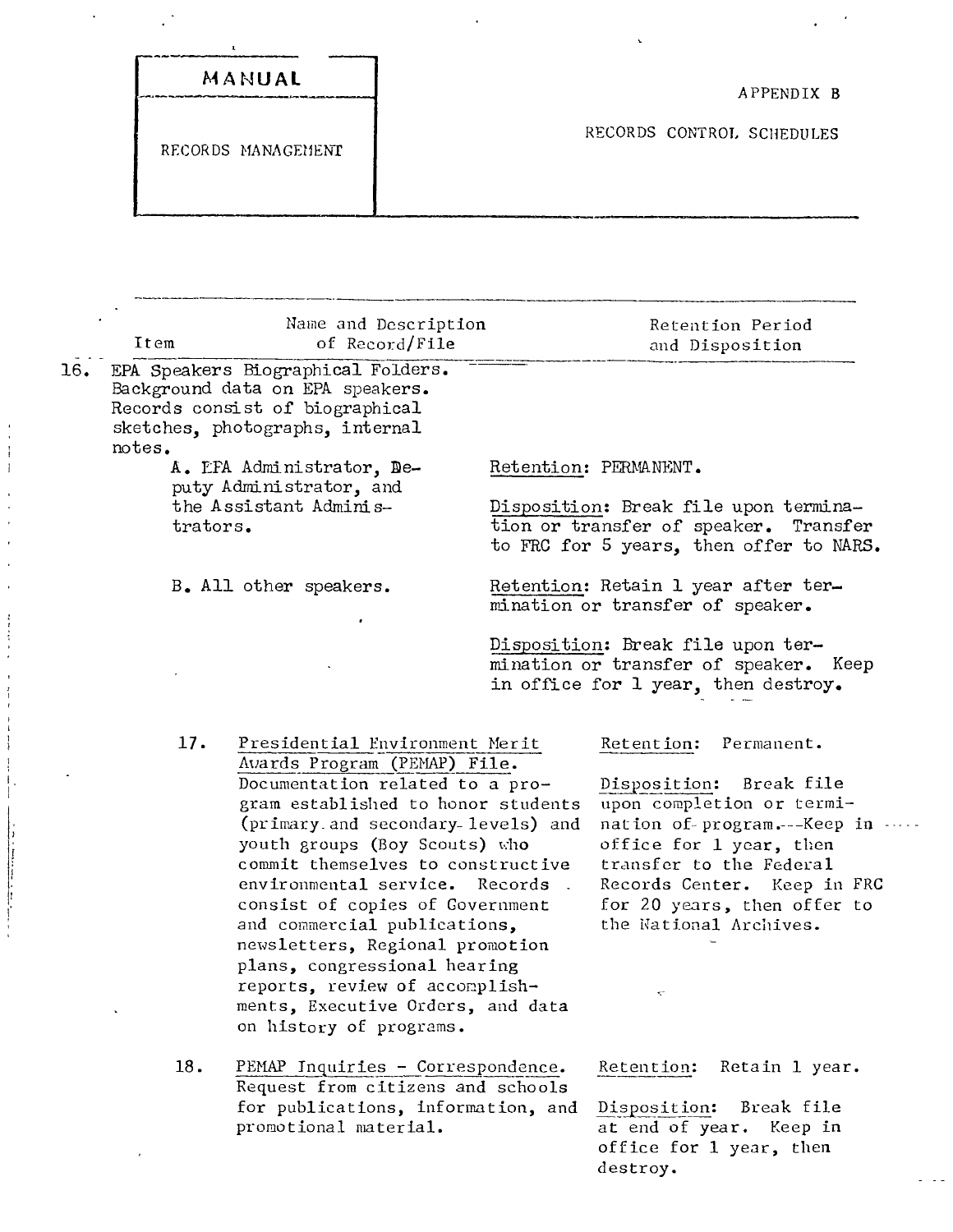| RECORDS MANAGEMENT | RECORDS CONTROL SCHEDULES |
|--------------------|---------------------------|

|      | Name and Description | Retention Period |
|------|----------------------|------------------|
| Ttem | of Record/File       | and Disposition  |
|      |                      |                  |

19. PEMAP Merit Award Projects. Documentation relating to projects entered into by students and youth groups to improve the environment. Records consist of merit award applications, lists of students for awards, samples and pictures of posters and exhibits, newsclips from local newspapers, description of award presentation program.

Retention: Retain 10 years. after completion or termina**tiOfl of ptogta'fi.**

Disposition: Break file upon completion or termination of program. **Pull and transfer five pe,rQeQPtat ;1'0 prove t 5 to** PEMAP Program File. Keep remainder of file in office for 1 year, then transfer to the Federal Records Center. Keep in FRC for 9 years, then destroy.

20. Regulations, Standards, and Guidelines Document Copy File - Freedom of Information Center. A collection of documents relating to significant regulations, standards and guidelines promulgated by EPA. Documents centrally maintained for public review. Records consist of copies of Hearing Transcripts, economic analysis cost effect studies, comments on proposed regulations/guidelines/ standards, references, Environmen- <del>-offiee.</del> • tal Impact Statements, Implementation Plans, etc.

Retention: Retain 3 years' after promulgation of regulation/standard/guideline on until litigation is completed.

Disposition: Break file upon final printing in Federal Register. Keep in Freedom of Information Center for 3 years, then  $return to originating$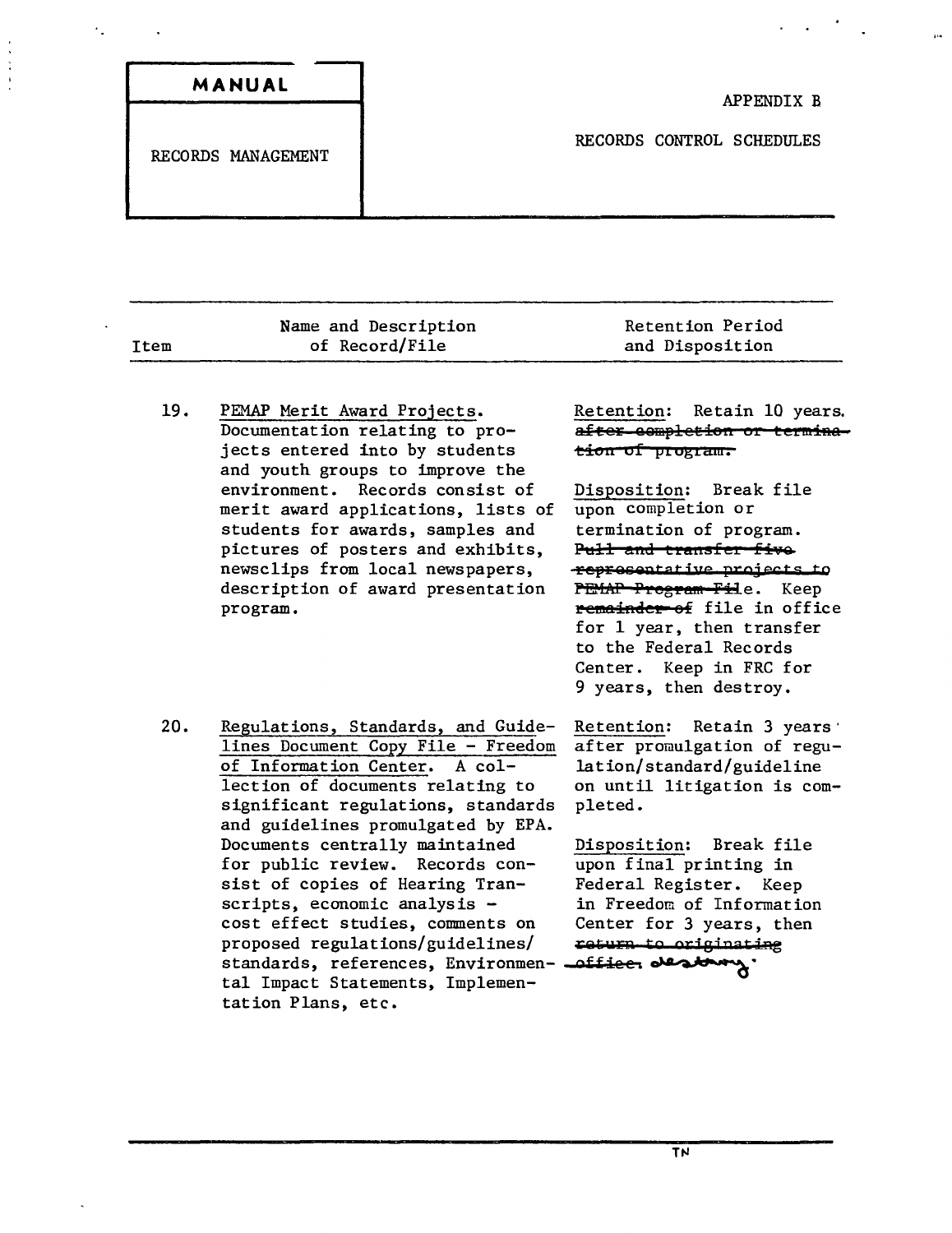| APPENDIX B                | MANUAL             |
|---------------------------|--------------------|
| RECORDS CONTROL SCHEDULES | RECORDS MANAGEMENT |
|                           |                    |

| of Record/File<br>Item<br>and Disposition | Name and Description | Retention Period |
|-------------------------------------------|----------------------|------------------|
|                                           |                      |                  |

21. EPA Publications and Promotional Items. General and technical literature and promotional items produced by the Office of Public Affairs. Literature and promotional items take the form of handbooks, brochures, pamphlets, comic books, bumper\_stickers, buttons, and posters.

### Retention:

a. Record Copy. Permanent.

b. Distribution Copies. Retain 3 years after last print date.

c. Information Copies.  $\frac{1}{2}$  determined by user's reference needs **petour** 1 year.

#### Disposition:

a. Record Copy. Break file after publication. Keep in ' office for 10 years, then offer to the National Archives.

b. Distribution Copies. Break file after printing and distribution. After 3 years destroy undistributed copies.

c. Information Copies. Destroy when no longer used year  $\bm{\sim}$   $\bm{\sim}$  .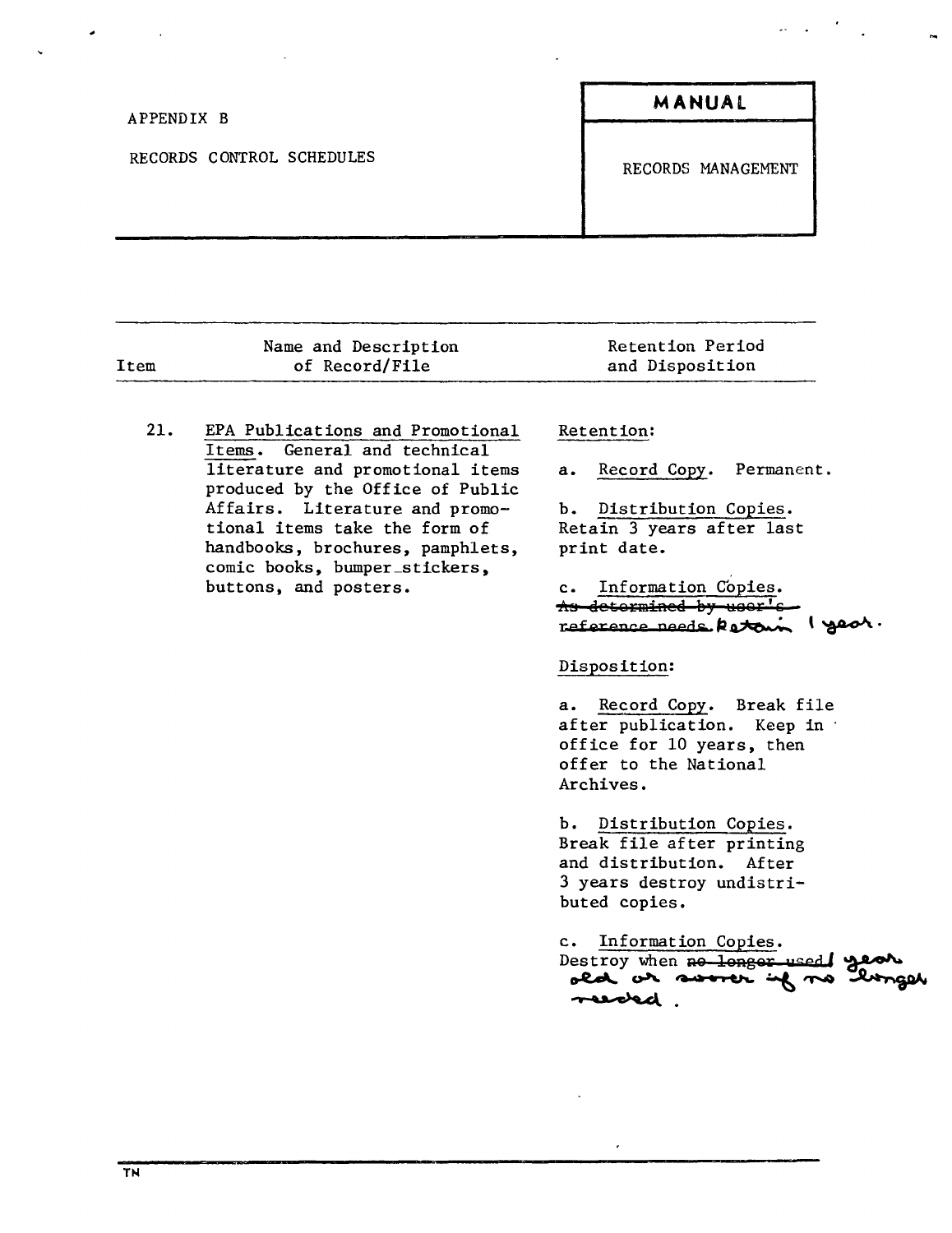|                          | ٠ | MANUAL             |
|--------------------------|---|--------------------|
| APPENDIX B               |   |                    |
| RECORS CONTROL SCHEDULES |   | RECORDS HANAGEHENT |

|      | Name and Description |
|------|----------------------|
| Item | of Record/File       |
|      |                      |

- 22. Documentary and Promotional Films, TV tapes, Slide Shows, and Radio Spots. Collections of 16mm films, slides and scripts, TV tape commercials, and radio commercials highlighting the damages of pollution and the need for control.
	- a. Hotion pictures the original negative or color original plus separate optical sound track, an intermediate master positive or duplicate negative plus optical sound track, and a sound projection print of each notion picture.
	- b. Sound recordings the master tape, matrix or stamper, and one disc pressing for each conventional mass-produced multiple copy disc recording and the original tape for each magnetic audio tape recording.
	- c. Video recordings the original or the earliest generation of eadl recording or a kinescope of the recording.
	- d. Distribution copies of a.  $\overline{b}$ . and  $\overline{c}$ .
	- e. Security copies of a. b. and c.

Retention Period and Disposition

Retention:

a. Record Copy. Permanent.

b. Record Copy. Permanent.

- c. Record Copy. Permanent.
- d. Retain 5 years after date of last request.
- e. Petain one year after record copies are offered to the National Archives.

*Keep Freedom in Tour Futu.re With US Savings Bonds*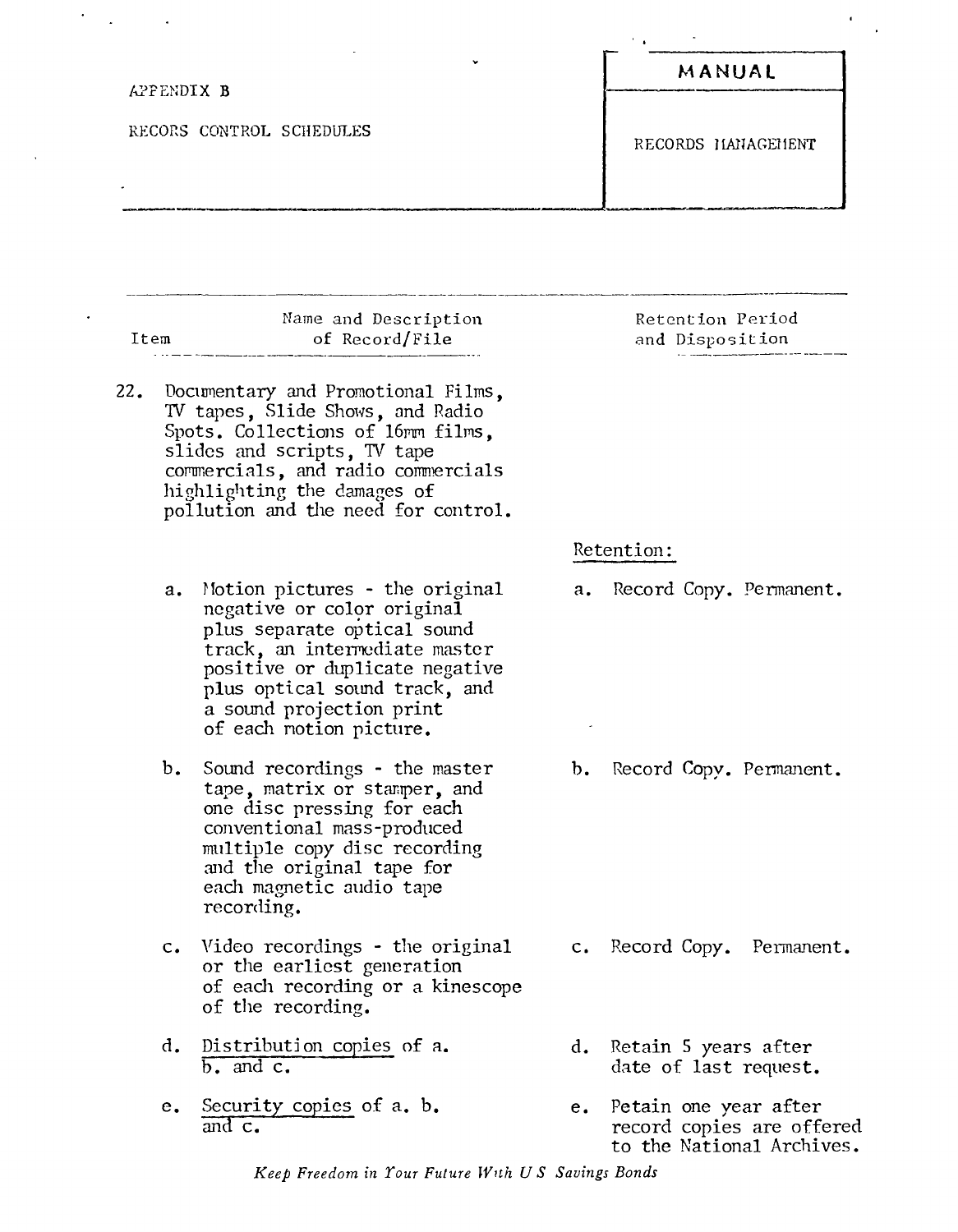| APPENDIX B               | $\check{}$ | MANUAL             |
|--------------------------|------------|--------------------|
| RECORS CONTROL SCHEDULES |            | RECORDS HANAGEMENT |
|                          |            |                    |

 $\ddot{\phantom{a}}$ 

 $\ddot{\cdot}$ 

 $\frac{1}{4}$  $\ddot{\phantom{a}}$ 

 $\frac{1}{4}$  $\frac{1}{4}$  $\frac{1}{2}$ 

 $\frac{1}{2}$ ÷

| Item          | Name and Description<br>of Record/File                                                                                                                                                                                                                                                                                                                                                                                                                                                                                         | Retention Period<br>and Disposition                                                                                                                                                       |
|---------------|--------------------------------------------------------------------------------------------------------------------------------------------------------------------------------------------------------------------------------------------------------------------------------------------------------------------------------------------------------------------------------------------------------------------------------------------------------------------------------------------------------------------------------|-------------------------------------------------------------------------------------------------------------------------------------------------------------------------------------------|
| $f_{\bullet}$ | Finding Aids and Production<br>Documentation - existing $---$<br>finding aids such as data<br>sheets, shot lists, catalogs,<br>indexes, and other textual<br>documentation necessary<br>for the proper identification,<br>retrieval, and use of a.<br>b. and c. as well as produc-<br>tion case files or similar<br>files which include copies<br>of production contracts,<br>scripts, transcripts, or<br>other documentation bearing<br>on the origin, acquisition,<br>release or ownership of<br>the audiovisual production. | $f_{\bullet}$<br>Record Copy. Permanent.                                                                                                                                                  |
| $g_{\bullet}$ | Information copies of items<br>included in f.                                                                                                                                                                                                                                                                                                                                                                                                                                                                                  | As determined by user's<br>$g_{\bullet}$<br>need.<br>Disposition:                                                                                                                         |
|               |                                                                                                                                                                                                                                                                                                                                                                                                                                                                                                                                | Record Copies. Break file<br>$a_{\bullet}$<br>after completion of film,<br>tape, or slide production<br>and offer to the National<br>Archives when obsolete or<br>after 5 years whichever |

Distribution Copies. Break<br>file after last showing and<br>destroy 5 years thereafter.  $<sub>b</sub>$ .</sub>

occurs first.

- Security Copies. Break file<br>after offering record copies<br>to the National Archives and<br>destroy one year thereafter.  $\mathbf{c}$ .
- Information Covics. Destroy. d.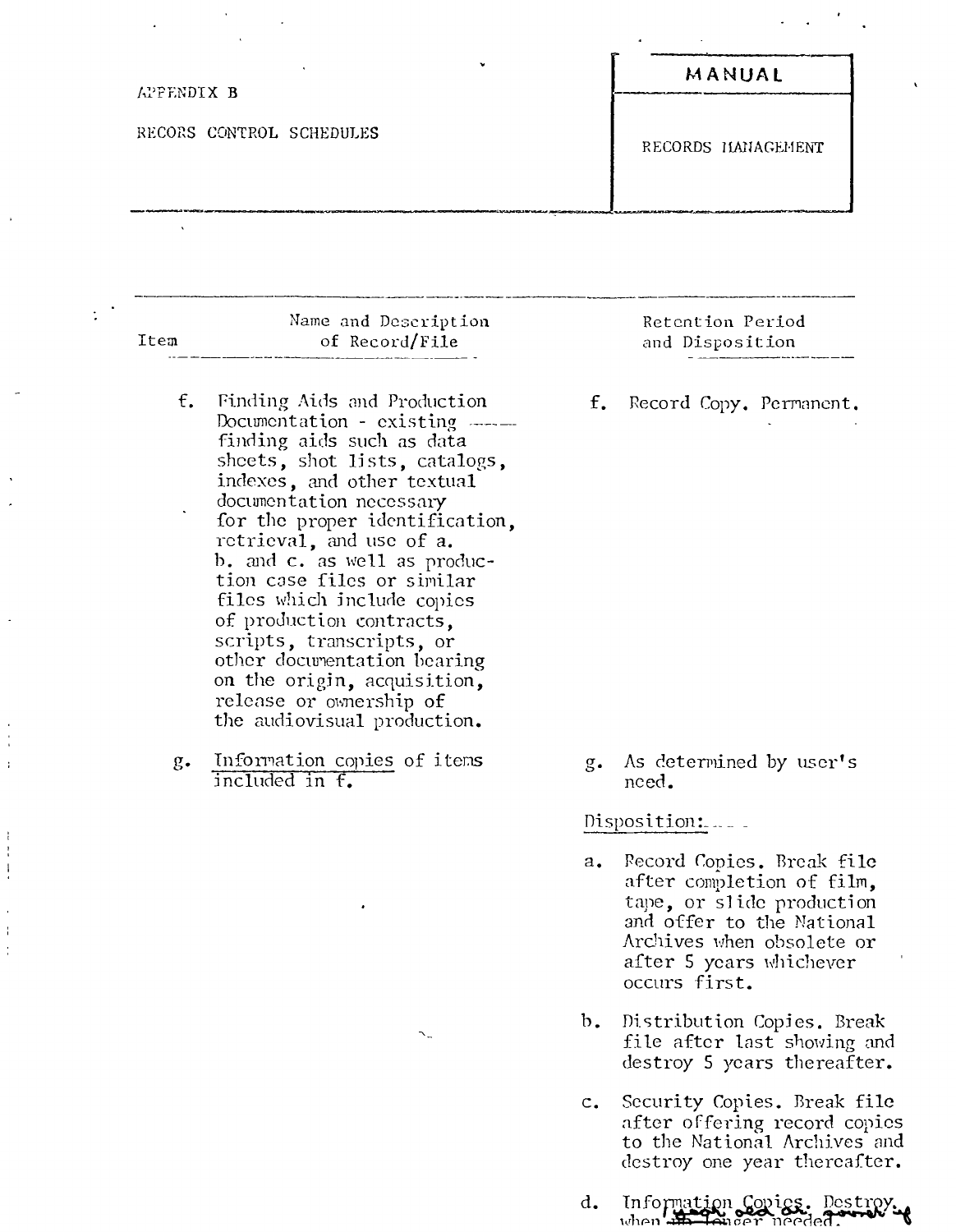### **MANUAL**

## RECORDS MANAGEMENT

# en de la proposa de la proposa de la proposa de la proposa de la proposa de la proposa de la proposa de la proposa de la proposa de la proposa de la proposa de la proposa de la proposa de la proposa de la proposa de la pro APPENDIX B

RECORDS CONTROL SCHEDULES

|      | Name and Description | Retention Period |
|------|----------------------|------------------|
| Item | of Record/File       | and Disposition  |
|      |                      |                  |

22. Documentary and Promotional Films, TV Tapes, Slide Shows, and Radio Spots. Collections of 16 mm films, slides and scripts, TV tape commercials, and radio commercials highlighting the damages of pollution and the need for control.

## Retention:

a. Record Copy. Permanent.

b. Distribution Copies. Retain 10 years after date of last request.

c. Security Copy. Retain 21 years.

#### Disposition:

a. Record Copy. Break file after film or tape completion. Keep in office for 10 years, then offer to the National Archives.

b. Distribution Copies. Break file after last showing. Keep in office for 10 years, then destroy.

c. Security Copy. Break file after giving record copy to Archives. Keep in office for 21 years, then destroy.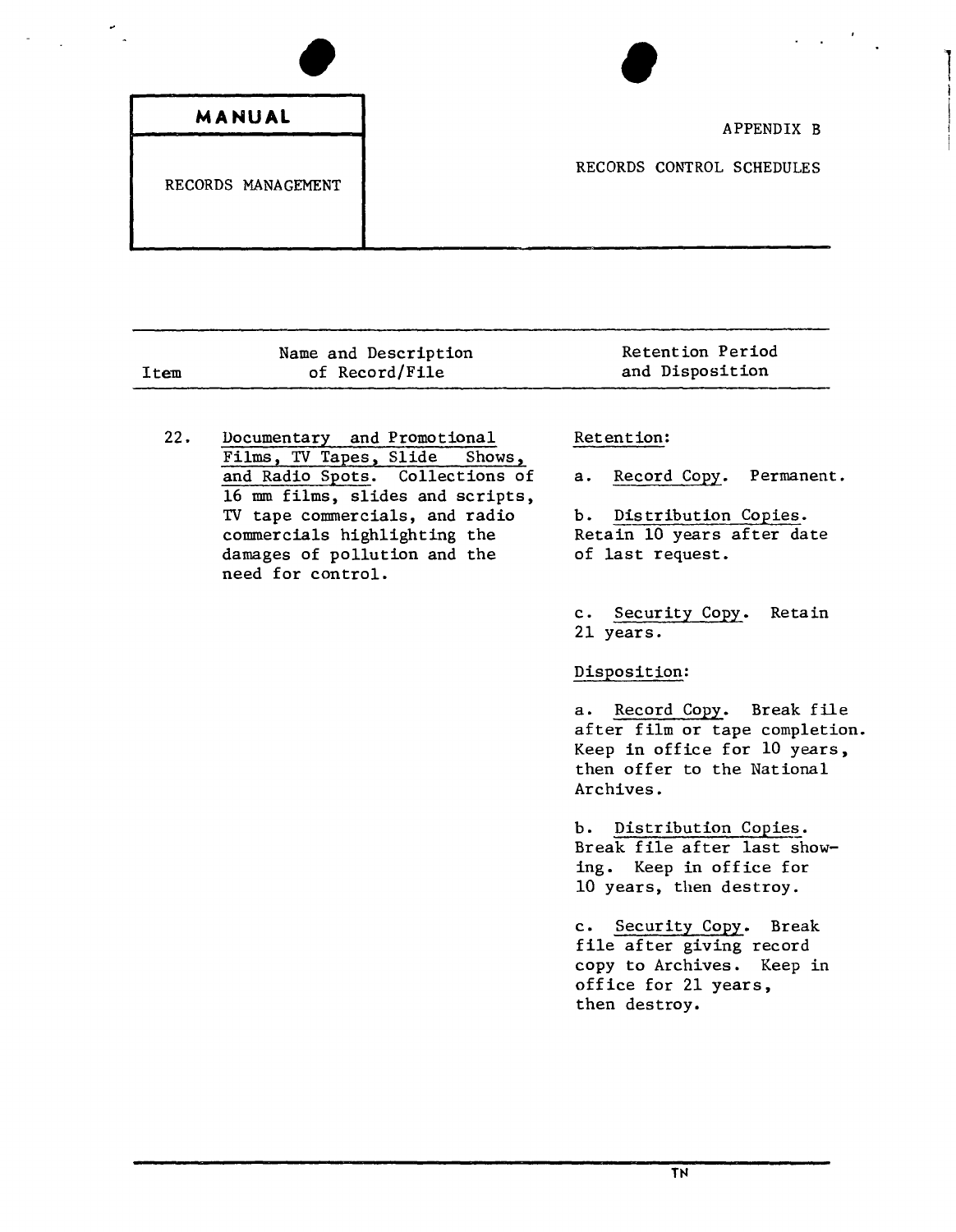| APPENDIX B                | MANUAL             |
|---------------------------|--------------------|
| RECORDS CONTROL SCHEDULES | RECORDS MANAGEMENT |
|                           |                    |

|      |  | Name and Description | Retention Period |  |  |
|------|--|----------------------|------------------|--|--|
| Item |  | of Record/File       | and Disposition  |  |  |
|      |  |                      |                  |  |  |

- $23.$ Printing Arrangements for Publications, Articles, and Promotional Items. Data and supporting documentation for the release and publication or production of manuscripts and promotional items. Records consist of clearances for publication, typed manuscripts, page proofs, color justifications, jacket specifications, distribution approvals.
- $24.$ EPA National Environmental and Information Centers - Development and Construction Project File. Documentation relating to the development and construction of of the EPA Exhibit Center in Washington, D.C. Records consist of brochures from exhibit development firms, proposal bid invitations, bid evaluations, contract awards, exhibits, designs, prints, art materials for exhibits, photos, art work, etc.
- $25.$ Contracts and Grants File. Documentation relating to the formulation, award, and changes in contracts and grants for studies, films, development of workshops, etc. Records consist of procurement requests, proposals,

Retain 3 years. Retention:

Disposition: Break file upon printing or decision not to print publication or article. Keep in office for 3 years, then destroy.

#### Retention: Permanent, 5yroro.

Disposition: Break file upon completion of construction. Keep in office watil the completion of Exhibit and Contor Operation, then offer te. the National Archives. I you, then to anafer to FRC. Destroy when 5 years old.

Retention: Retain 7 years after completion of project or job.

Disposition: Break file upon completion of project. Keep in office for 1 year, then transfer to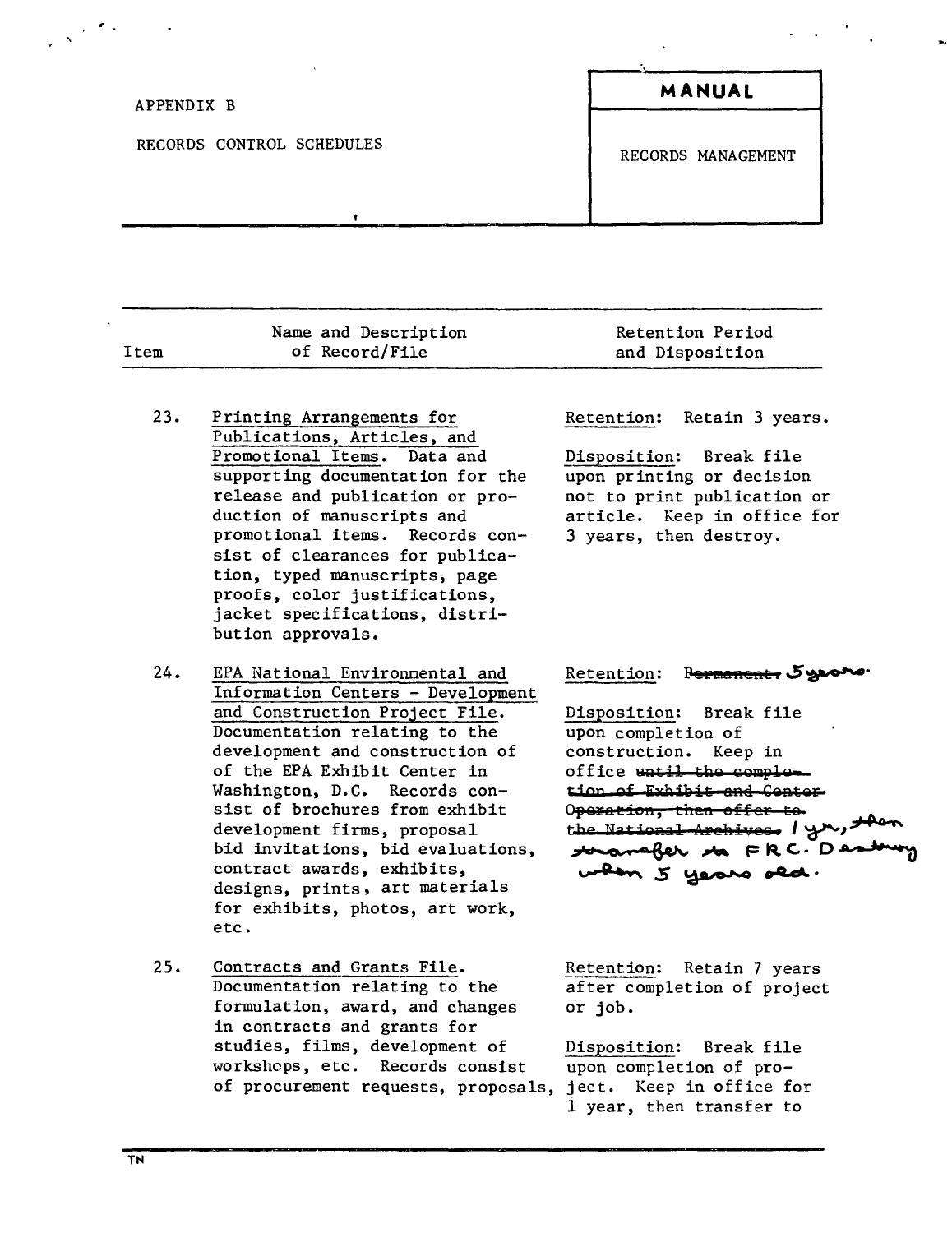